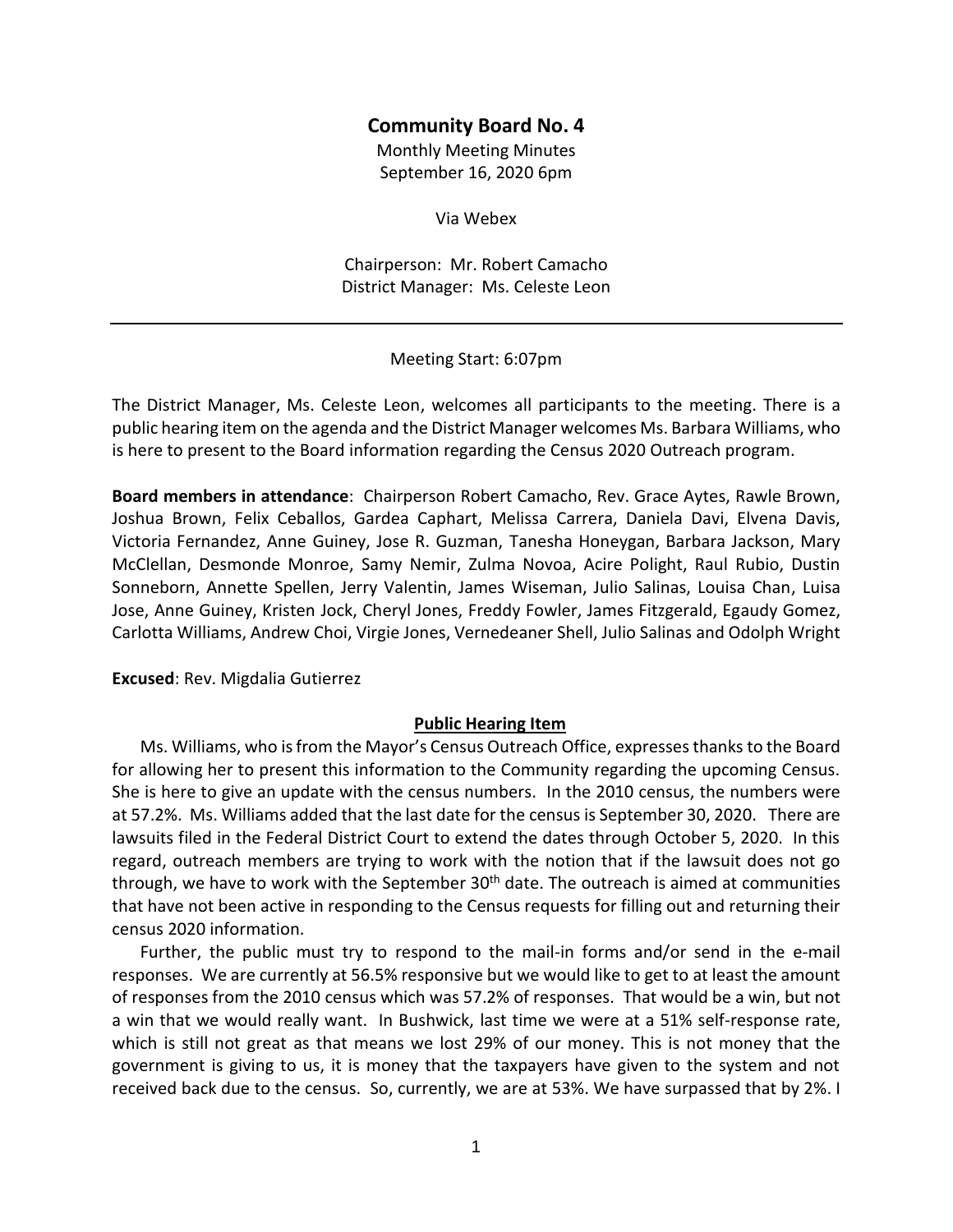know that Bushwick can do so much better. We are passionate people and I am here to say that there are a lot of ways that the community can help, and we are going to be doing a number of things in the community where you can help. So, I am going to be running around like a crazy person for the next two weeks and there are instances where you can be of help. We are having something called the "Brooklyn Blitz", which takes place on September 18<sup>th</sup>. We are going to be in different areas of Brooklyn, and if you want to come outside of your neighborhood, that is fine, but if you want to something on your own like giving out flyers, and talking to people and tell them why this is so important and in different languages, in Spanish or otherwise, speak to people and tell them they can go on their smartphones and give a response. Tomorrow, which is 9/17/20, there will be a Phone Bank session, and call-in to low-income areas to get people to do the census and we talk to them about why it is important for them to volunteer and to be involved. This weekend, we will be in South Brooklyn and at Maria Hernandez Park on the 19<sup>th</sup> of September from 11:00 a.m. to 1:00 p.m. and in Greenpoint and Williamsburg on the  $20<sup>th</sup>$  from 10 a.m. to 4 p.m. We also will be doing back to school giveaways so if you are aware of someone who is doing back to school, please let them know about the census. We are going to have a caravan in South Brooklyn. If you know someone who is interested let them know and we are going to have a Phone Bank coming up with a huge party and a DJ and we will be phone banking from 12:00pm until 8:00 p.m. in the evening. We are not expecting you to make 8 hours of phone calls. This is going to be a big deal for us, and this is the last time we will be phone banking and, hopefully, we will be able to get those numbers up. Are there any questions?

#### **Q &A**

**Ms. McClellan** questioned where do we go for this stuff? **Response:** You can go online; we will put the link for it in the chat box and you can join me, and it is done through a predictive tower. I don't know if you have used a predictive tower before, but it is a lot of fun. And, we tend to have a good time, it is the last one for 2020, so we need to get those numbers up.

Another question from **Mr. Choi** asks to have information about the lawsuit filed? **Response:** a few months ago, the President decided that it was not necessary to keep the census going until October 31. Thus, he wanted to cut the response time as well as the door-knocking. He used his Executive Power to cut the census by thirty (30) days. Some of the States decided to file a lawsuit in the Federal Court to see if we can extend the Census. We do not know if it is possible and it will be until next Tuesday when we find out if anything is possible. What is going to happen is that we are going to lose representation, federal tax dollars, and we are slated to lose two congressional seats, and Texas is going to gain, so that is important to get those days in so that we can bring the numbers up, so that we do not lose two seats.

Another question for **Barbara Williams** and the response is that I work for the City. The federal government would have the answer to the question.

Another **question** was asked Jo-Ena Bennett, do you know how many people who live in Bushwick that were hired to work on the census? **Answer**: That is a federal agency and I work for the City of New York. They're two different entities. I work for the Mayor of New York. **response** is that they have been coming to the Community Board for months and I ended up going online this week.

Another **question** was does Ms. Williams know how many people from Bushwick were hired to do the census? **Response**: Is that a lot of people did not want to go door-to-door knocking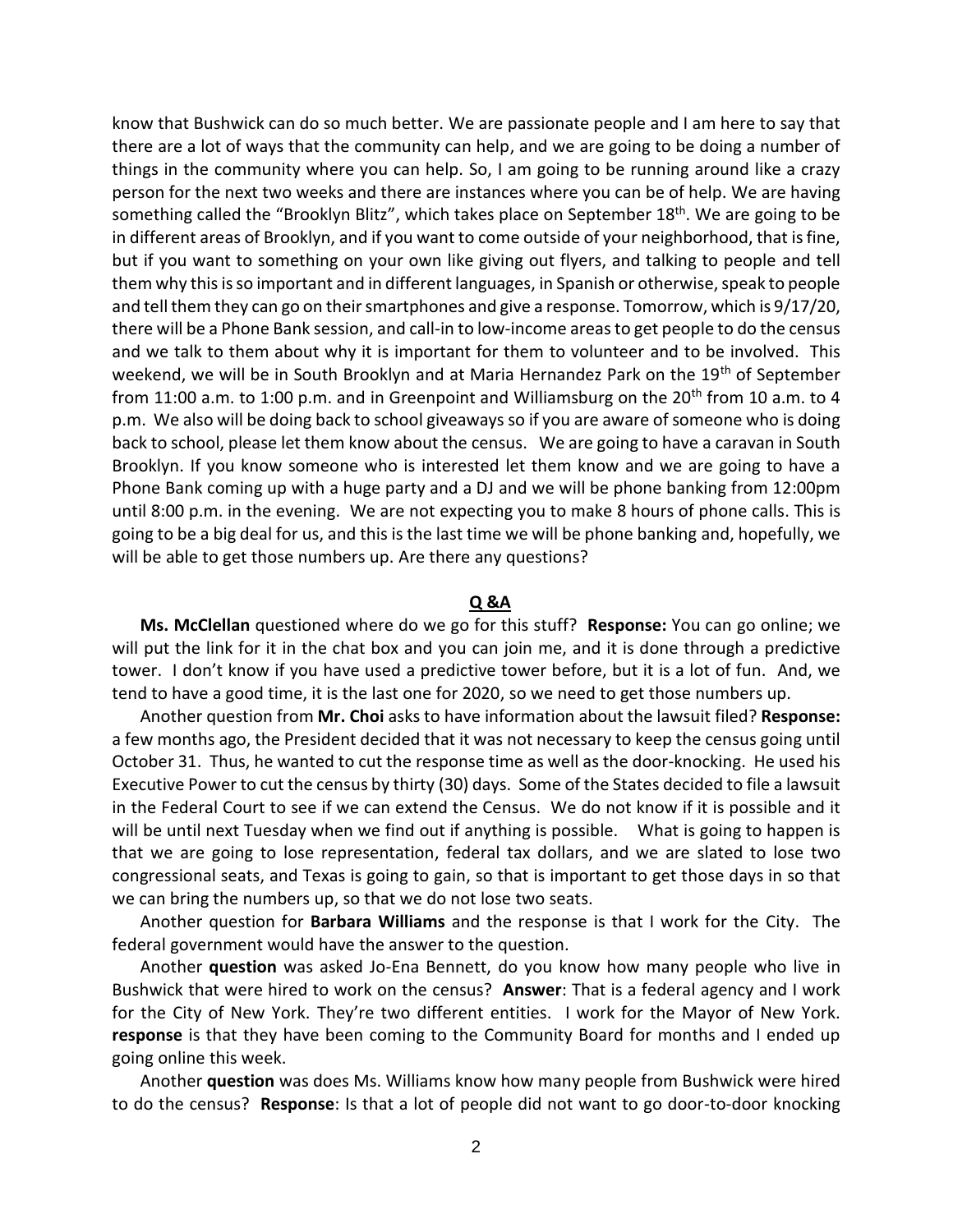due to the COVID virus. They are also trying to put people in communities that they know and where they live. Also, it is not been easy to get people to take the census. Ms. Williams indicates that she is passionate about the census and she can talk about it all day.

Another **question**: Are domestic violence victims afraid to do the census? Ms. Williams **response** was that when she speaks to domestic violence victims, she speaks to them from the perspective of a domestic violence survivor herself and to be safe when filling out the census.

Further discussion regarding the Census 2020 continued regarding what is at stake if we are undercounted with this census. We will lose school funding, federal funding, roads and bridges, infrastructure funding, transportation funding, specifically Amtrak, and the number of seats for our congressional representatives. Also discussed was the notion that a lot of people did not get census jobs. **Barbara Jackson** countered that if people did not get census jobs that was on them as she worked for the census, her neighbors, Christopher, and others worked for the census and they got jobs with the census. Further, that people who lived in Bushwick actually worked for the census and that she is working for the census and she is from Bushwick. Phone banking is brought up and Ms. Williams states that that information is put in the chat box and you can sign up in the chat box for any upcoming events. It is the same link and you can share it on your social media, and she has a tool kit that she can send back to the board and it can be shared with your friends and acquaintances. It is really awesome that she was invited to speak. A **question** was brought up that a daughter worked for the census for 3 weeks and she has nothing else left to do and now she is at home. A lot of these issues are Federal and anything regarding door knockers have nothing to do with the City and a lot of these issues have to do with COVID and a lot of people are not wanting to work with the census due to the COVID virus. Ms. Williams said that for herself, she is considered high-risk and she just started coming out into the field work. She intimates that it took her a while to come out into the field, but at least they were very understanding about the fact that she is considered high-risk. A lot of problems are due to COVID, but hopefully we can get those numbers up. We cannot focus on things that are happening in areas that we cannot control, but we can focus on how we get the numbers right. The District Manager thanked Ms. Williams for sharing all the valuable information. The question of City furloughs came up and the response was that if there were further questions please submit them to the Chat Panel section in the web meeting and she will be looking at those questions quite extensively and will respond. The Public Hearing is now concluded.

#### **Regular Meeting**

#### 1. **Acceptance of the Agenda as Presented**

Motion – C. Jones Second – E. Davis All in favor, so moved.

#### 2. **Acceptance of the Previous Meeting Minutes**

Motion to Table – R. Camacho Second – M. McClellan All in favor, so moved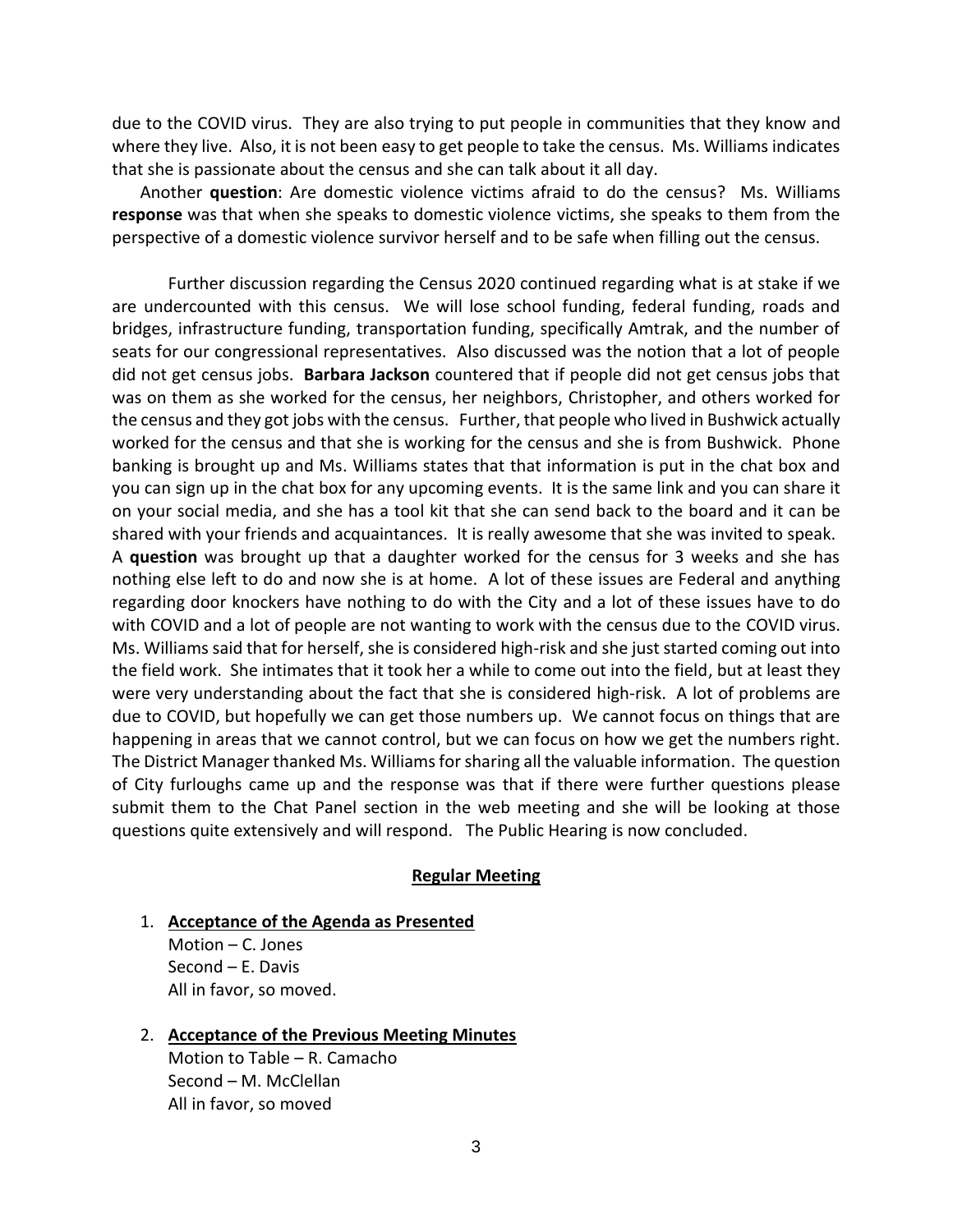## 3. **ELECTIONS**

Instructions were given regarding how to conduct the election process via Webex. The District Manager gave instructions on how to conduct the elections. **Mr. Camacho** asks how is the election going to be conducted? Advice is given to the nominated individuals. They are to give a brief synopsis as to why they would like to be elected to the position to which they were nominated. Suggestions were taken as to how to proceed. Dustin Sonneborn suggests showing the form at the end of the proceeding. The form is self-explanatory. Dustin advises how he is going to conduct and emcee the election process via Webex. Each nominee will be given a chance to accept or decline:

## These results: **Elections conducted for the 2020 and 2021 Term as follows and below is the new Executive Board.**

1 st Vice Chair – Joshua Brown 2<sup>nd</sup> Vice Chairperson – Raul Rubio Recording Secretary - James Fitzgerald Financial Secretary – Acire Polight Treasurer – Gardea Caphart Correspondence Secretary – Elvena Davis Parliamentarian – Odolph Wright

The Chair, Mr. Camacho, thanked all who participated in the election of the executive officers. We all have a lot of work to do. It has been a crazy year and that he hopes everyone is safe. I miss the hugs and kisses, but we all have to remain safe during this time of pandemic. He mentioned that he has not had a vacation and he has been locked at home on his computer speaking to the District Manager.

## 4. **Chairperson's Report**:

The Chairperson Mr. Camacho advises the Board of the meetings attended and the work he did over the summer recess. He advised that he had no summer vacation due to the COVID virus and his attendance at several community activities were relative to this community as follows:

June  $18<sup>th</sup>$  (Thursday): Attended at PS 145 distributing food. I would like to thank the Borough President, Hon. Eric Adams, who introduced him to a gentleman who would like to give out food to the community and I myself and a couple of people went and we gave 5 Tuesdays in July; 1 Tuesday in August and 2 Tuesdays in June. We gave out 9,800 boxes of food to the senior citizens and other Bushwick residents. It was an awesome occasion.

June 18 from 6 p.m. to 9 p.m., I joined the CEC meeting regarding transferring PD to School Safety to DOE. It was a little crazy, but I was in that Panel.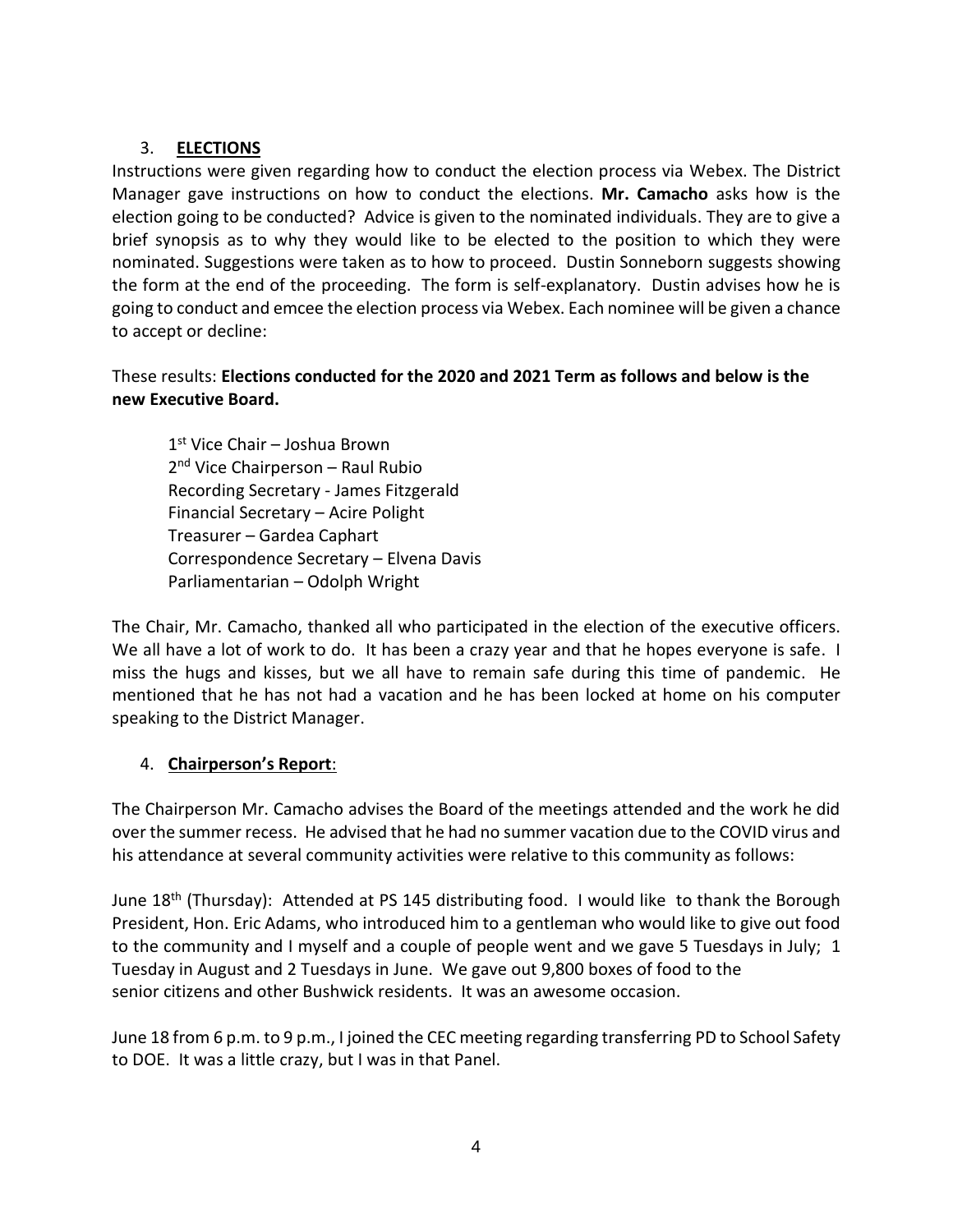That same day, I had to switch off my computer to log into another panel at 6:00 p.m., I had a conference livestreamed with Congresswoman Velasquez regarding the defunding of the police, and defunding from the Federal Government relative to the COVID pandemic. As you are aware, when it comes to defunding, it is mostly the Latinos and Blacks, and people like us, because we have been there before. So, we have to make sure that if it is defunded, it is the people who have the money and the people who don't have the money continue to stay here.

Thursday, June 25, 2020 at 6:00 p.m., I attended a Town Hall meeting set up by the Brooklyn District Attorney, Eric Gonzalez.

Friday, June 26, 2020, I attended the Knickerbocker Avenue Task force (I know that you should have received the email because they were sent out) regarding the Plaza being dirty. They have been feeding pigeons, and in dealing with that we went around Knickerbocker, (myself and Celeste), and advised the stores and restaurants that they will have to clean the streets from the front of their businesses to 18" from the curb because the Department of Sanitation is going to commence giving out summonses again.

Tuesday, July 7, 2020: I testified at defunding the Police Officers at the Precinct.

Thursday, July 9, 2020: I attended a meeting with a new organization in Bushwick, Clean Bushwick Initiative, who is doing a good job, helping to clean up of many of the dirty areas in the community. They had an activity. It is in my report. It is lengthy,

Wednesday, July 15, 2020: Wednesday: Celeste and I attended Community Board Needs Assessment meeting.

Thursday, July 16, 2020: Attended the Knickerbocker Task Force meeting again.

Friday, July 17, 2020: Me and Celeste attended at a RAD meeting at Hope Gardens Development, regarding the work being conducted at the Hope Gardens Housing. They came back and they are fixing up the Hope Gardens development and they are working out there.

Friday, July 17, 2020: The Bushwick sidewalk extensions project on Wyckoff is dead. The DOT is not continuing the work there. It is dead on arrival. I guess someone made a phone call and they decided to cancel it.

Monday, July 20<sup>th</sup> at 11:00am, visited the District Office regarding setting up the Board Committee assignments.

Friday, July 3, 2020: I attended an event from Congresswoman Nydia Velasquez office regarding the PPE cash for the small businesses in Bushwick that are closing due to the virus and trying to obtain cash forgiveness loans to keep them from closing down.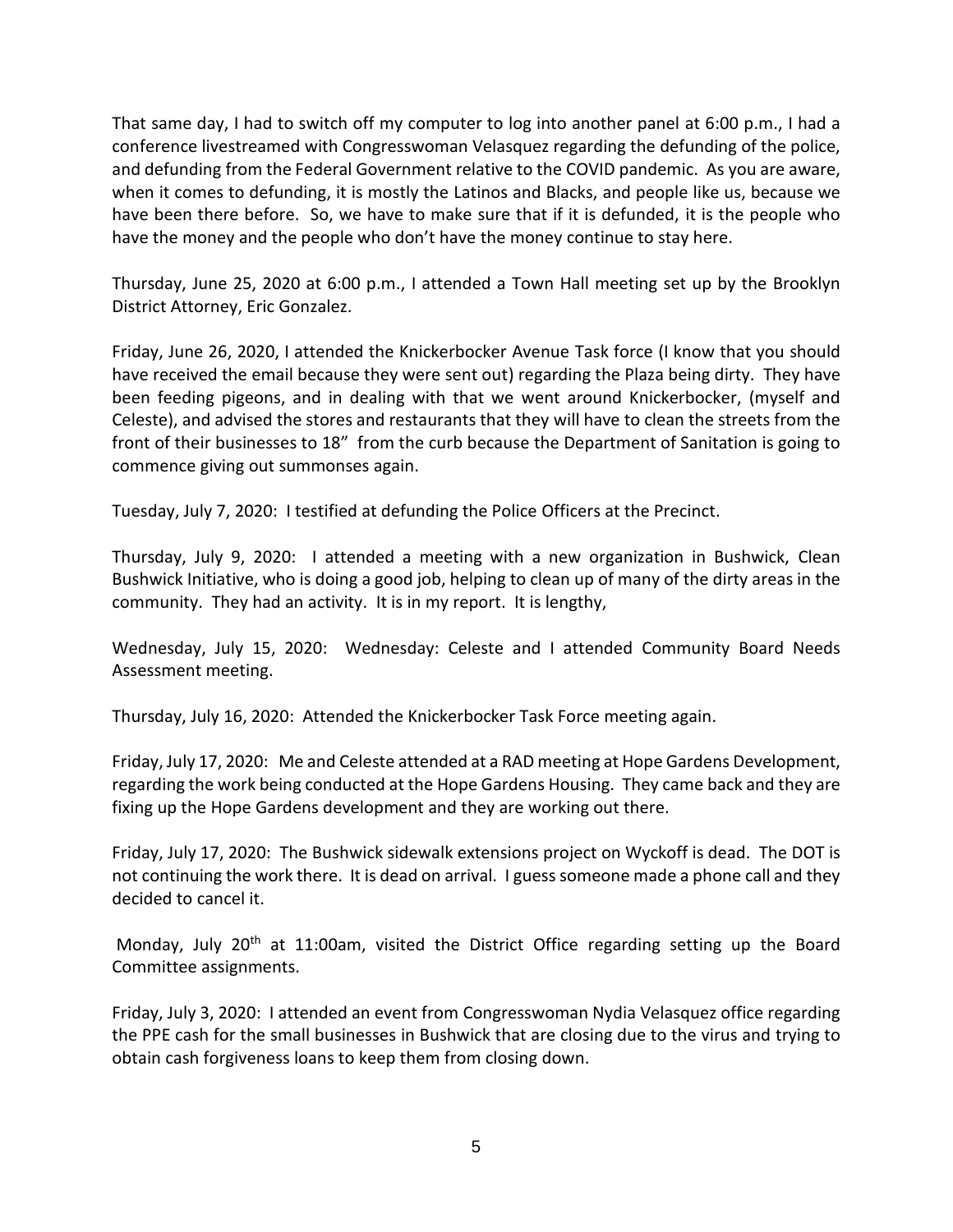Thursday, August 6, 2020: the Bushwick Task Force met again to make sure that businesses in our community Knickerbocker Avenue keep the fronts and sidewalks clean during the pandemic.

Thursday, August 6, attended a walk-through visit to Hope Gardens Buildings with, Nydia Velasquez, Julio, Sen. Salazar's assistant, and Paula. We did a surprise visit and walked through the building and some of the stuff was horrendously done. The doors were pinned open, the floors were not mopped and cleaned. and the basement boiler rooms were un-locked, and anyone could tamper with the boilers and cause a fire, and the doors were not closed. It is going to be a touchy situation with the RAD.

At 7:00 p.m., met with the NAB regarding funding because of the epidemic. Some of the funding possibly may still be coming through.

August 6, 2020, met with Sen. Maritza Davila regarding 900 Wyckoff Avenue property for the creation of 200 units of housing. We intend to set up a meeting with the Owner and the Housing and Land Use Committee. (HLU).

Tuesday, August 18, 2020: We met with the Permits and Licensing Committee regarding what they had been working on and for an update of the status of the applicants. That information will be presented in the Licensing Committee's report. Further, we now especially have to make sure that the community has the services they need because of food being taken out and not being able to eat in restaurants. We also have to make sure that we are supporting our local businesses.

Tuesday, August 18, 2020: We also had a telephone conference meeting with the District Manager. No committee chairs were present at that call. We are advised that we have to voluntarily lay people off and we advised that we are not planning to let anyone go.

Thursday, August 20, 2020, at 12:00 p.m. we met with an owner who wants to build affordable housing and would like to meet with HLU committee. The proposed builder wants to build deeply affordable housing. The area is zoned for M-1 and he wants approval. Of course, if it is for housing, the area will have to be rezoned to R (Residential). He will have to go through the HLU committee for their review and approval.

Mr. Camacho also indicated that he fought very hard to get the  $37<sup>th</sup>$  District Board Members reinstated to the Board, and he also attended a  $37<sup>th</sup>$  District community panel in Cypress Hills /East New York. The meeting was very intense regarding the lack of representation for the community at this time. He spoke regarding the absence and how everything is frozen at this time due to the lack of a councilperson representing the district. Several district gardens are over there, and food was being delivered from Maryland to the residents during this pandemic. The truck drivers who drove the food up from Maryland indicated that they had not been paid therefore, they would not be delivering any further food donations.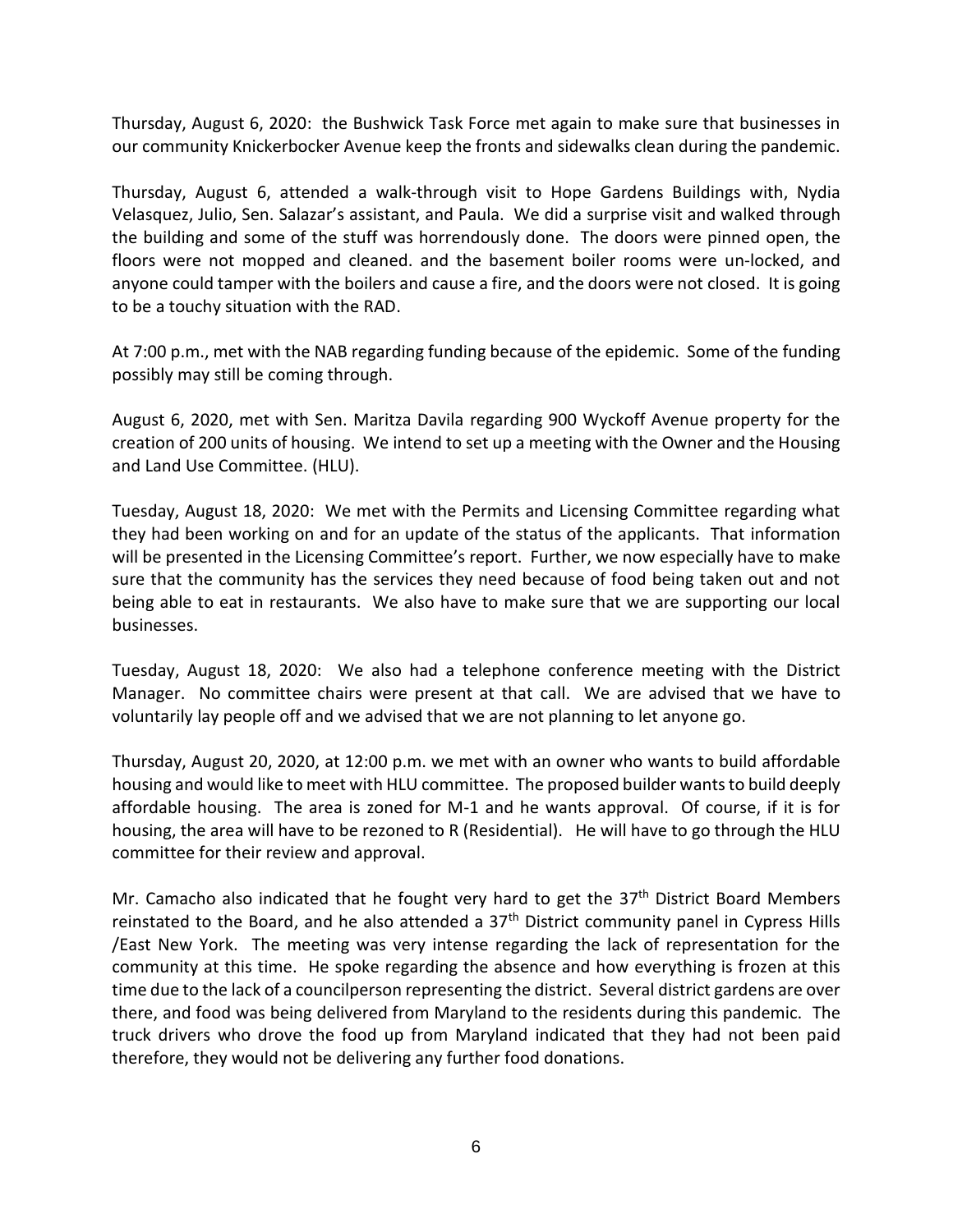We are still trying to co-name Menahan Street and Knickerbocker in memory of Det Joseph D. Taylor deceased of the 83<sup>rd</sup> Pct. I am trying to get the new Commanding Officer, Inspector Casazza, on board with the co-naming and bring him up to date on this project before the late Detective's family relocates. We are trying for October 10<sup>th</sup> and hopefully we can get all Board Members there to support the co-naming. We need to support this as we support Black Lives Matter. This Detective gave up his life protecting the Bushwick Community 43 years ago.

Wednesday, August 19, 2020: Attended the Precinct Council affair where gloves, masks, hand sanitizer, bookbags, photo ID's were taken, and ID's given the neighborhood students before their attendance back at school for the Fall Term.

On August 21, 2020: Met with our new Deputy Inspector Casazza of the 83d Pct. He advised that he will meet with the Executive Board. He is now familiarizing himself with the Bushwick Community and will meet with the Executive Board and the Community Board in the near future.

Sunday, 8/30/20. Out all day on community business.

Sunday, 9/6/20: Attendance at Community Fundraiser for Bushwick Initiative on St. Nicholas Avenue. Purchased a tee shirt and helped clean the block. It was a very nice affair. The truck was on St. Nicholas Ave. side and I did not attend church that day. Right Ms. Davis.?

Tuesday, 9/8/20: Telephone conference with Council Speaker Corey Johnson with regards to matters in the 37<sup>th</sup> District. Also, further we are still continuing our fight to have our 7 members of 37<sup>th</sup> reinstated. The absence of those members leaves the community out of balance as far as Board matters are concerned.

**Mr. Desmonde Monroe** asked if Mr. Camacho represented the Community Board members when he attended the hearing regarding police funding or represent himself?

In **response** to the question as to my testifying at a Police Dept. conference, I testified in my own behalf as a citizen and homeowner, and Bushwick resident, regarding funding for our Police Department. I testified and attended this hearing under my own volition and not as a Chair of the CB. Also, everyone who testified at the conference did so on their behalf of themselves and using their own name and clarification was made as to why they were there and who they are.

On 9/09/2020: We went to Brooklyn Borough North to give out hand sanitizers, masks, and other items for the youth children to take home and back to school. Celeste and I have been busy with all the activities going on in this community.

On 9/10/2020: Met with the Comptroller's Office Staff. We advised them what we needed in the community and plan meetings for the near future.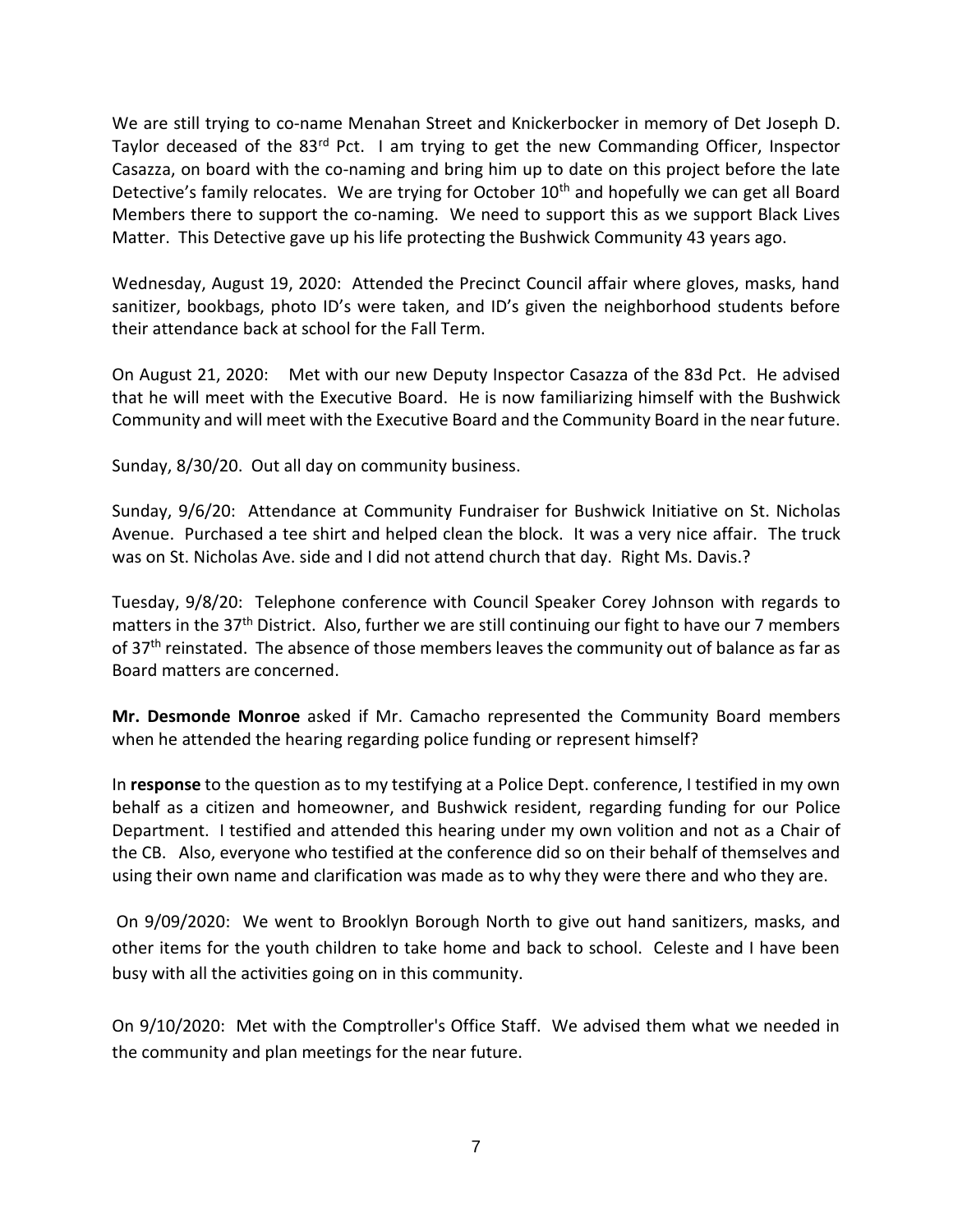Continuing with our meeting. There was a **question** as to what services does the police provide as relates to the 83d Pct.? In response to that question, the best answer would come from the Captain or Commanding Officer or representative from the precinct, who tonight are not present here and, therefore, we will set up a meeting with representatives from the 83d Pct. in the near future.

## Requesting responses through Zoom:

Coalition for Hispanic Family Services: Ms. Butler, are you there? No reps from the 83d Pct. are present.

## 5. **District Manager's Report**

I will be brief this evening as Mr. Camacho went over what we worked on over the summer and through this meeting. Good evening everyone. I hope you all had a good healthy summer this year, a Happy Labor Day and I welcome all of you back after the summer. I hope you have been able to navigate life with COVID. It is important to assess the importance of the virus on our mental health and our community. It is important to check in with one another. The elders in our community may tell us that it is history repeating itself but one thing that is different is that we all have witnessed mobilizations all across the country and we have seen the people come together to provide when the government has not been able to do so.

I want to thank you all for coming together this evening and thank you all for helping out Bushwick and thank you all for caring and keeping the neighborhood clean and safe. I also would like to note that this is such a busy time of the year and we have the Borough Board Consultations and the Community District Needs statement coming up as well. It is crucial for us and all New Yorkers to understand the impact that this pandemic has had on the City's budget. If you have seen or heard the news, Mr. Camacho and I have been in touch with the Comptroller's Budget Office regarding these concerns and we are in the process of coordinating a public hearing presentation sometime in October for them to provide an overview of the impact that the pandemic as well as the impact that the pandemic has to the city's budget.

## Below are some events that may be of special interest:

Before I continue, I would like to take a moment to thank everyone who has joined us this evening and has taken part in mutual aid efforts and thank you for playing a part in making it a safer place to live. I also would like to thank Ms. Blanche Romey, who is one of our Community Members from the Pilling Street Block Association. If you google National Geographic and put in Blanche Romey you will find out how older Americans survive the isolation and loneliness of the Pandemic. I also just want to add that Ms. Romy is someone who calls me on a regular basis and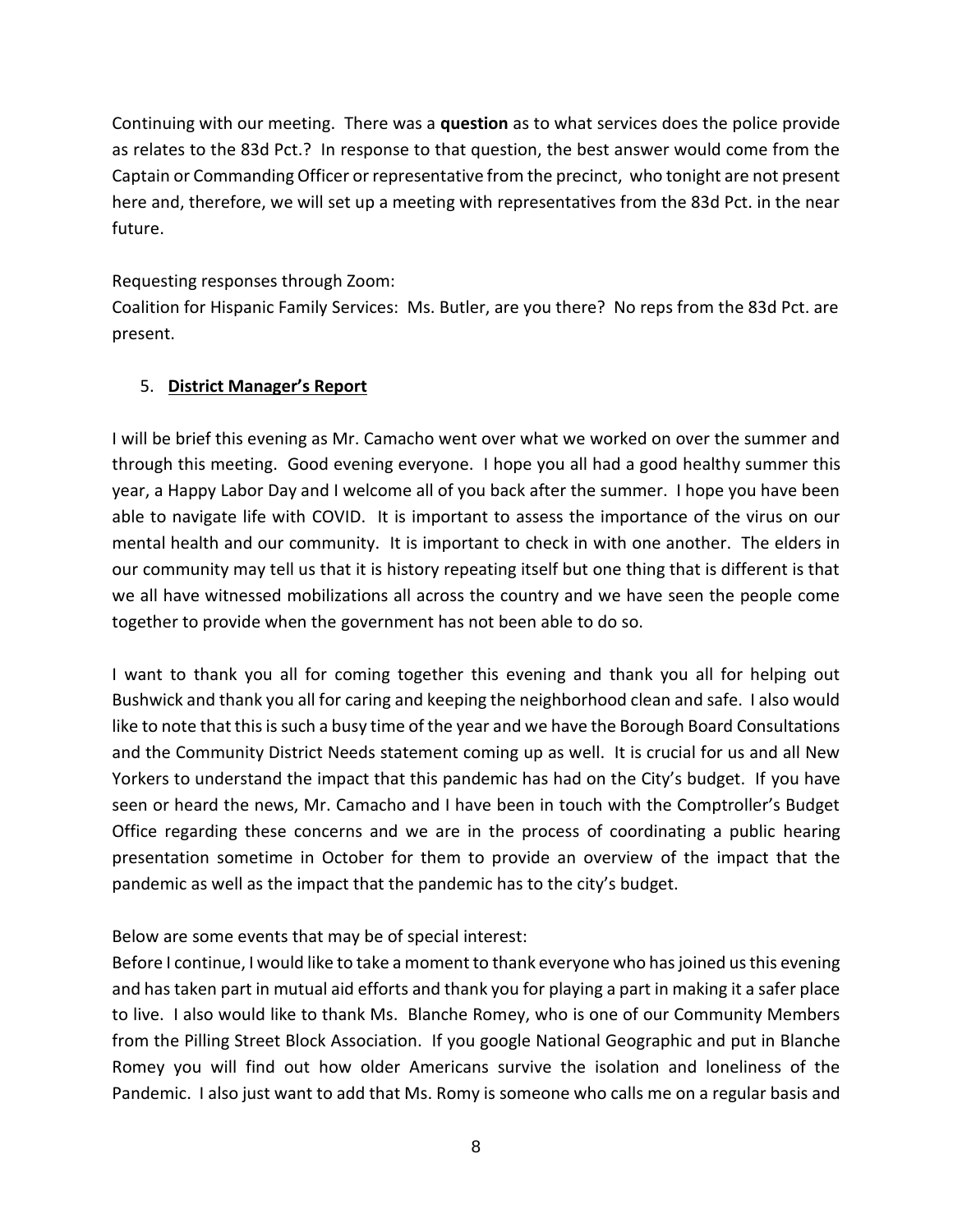tells me what is going on at her end of the community and she is truly an inspiration. She has lived in Bushwick for many decades and is committed to amplifying this community's presence and making sure we have what we need. And I am so delighted that she shared the article with me and that she was able to be featured in National Geographic.

Moving on to the meetings that I attended, Mr. Camacho has already discussed the Sanitation Working Group as it is an ongoing effort. Anyone that is interested in getting involved, please reach out to us. I want to also give a special shoutout to RiseBoro and thank them along with the Clean Bushwick Initiative, Tony's Pizza, and all our agency partners, especially the Department of Sanitation and Councilmember Reynoso's office. They continue to support all our efforts as well.

On Friday, I attended a meeting with the Brooklyn District Managers where we discussed many of our common, shared concerns. Regarding returning to work, for those of you who do not know, all Community Board staff continue to work from home as our building remains closed. The building is owned by the City (HRA), and we await additional guidance for when it will reopen. We will certainly post information online as well as send out a note to the community once we reopen. I was on many calls and many events during this time and attending meetings. At this juncture, I will not go through all of them. I will summarize. The NYC Civic Engagement Commission shared their needs assessment presentation where they engaged with the Boards during the Spring and essentially provided us with a summary of their findings. Their work is largely tailored towards what was included in their creation, which is focused on language access, land use, and other support and engagement.

There was also an overview provided to the Community Boards in Brooklyn for contact tracing and the work being done citywide. They addressed questions about the initiative. Similarly, if you have questions about contact tracing and testing for COVID, please feel free to reach out to us.

The sidewalk expansion initiative is no longer moving forward based upon our last conversation with DOT.

We have also conducted a walkthrough of Stanwix and Melrose and continue to file complaints regarding the dangerous intersections and speeding vehicles. Please let us know where you come across dangerous intersections so we can provide this information to the proper city agency. The Department Transportation and DOITT also provided an overview on the rollout of 5G. Board members should have received the notices to provide comments over the summer.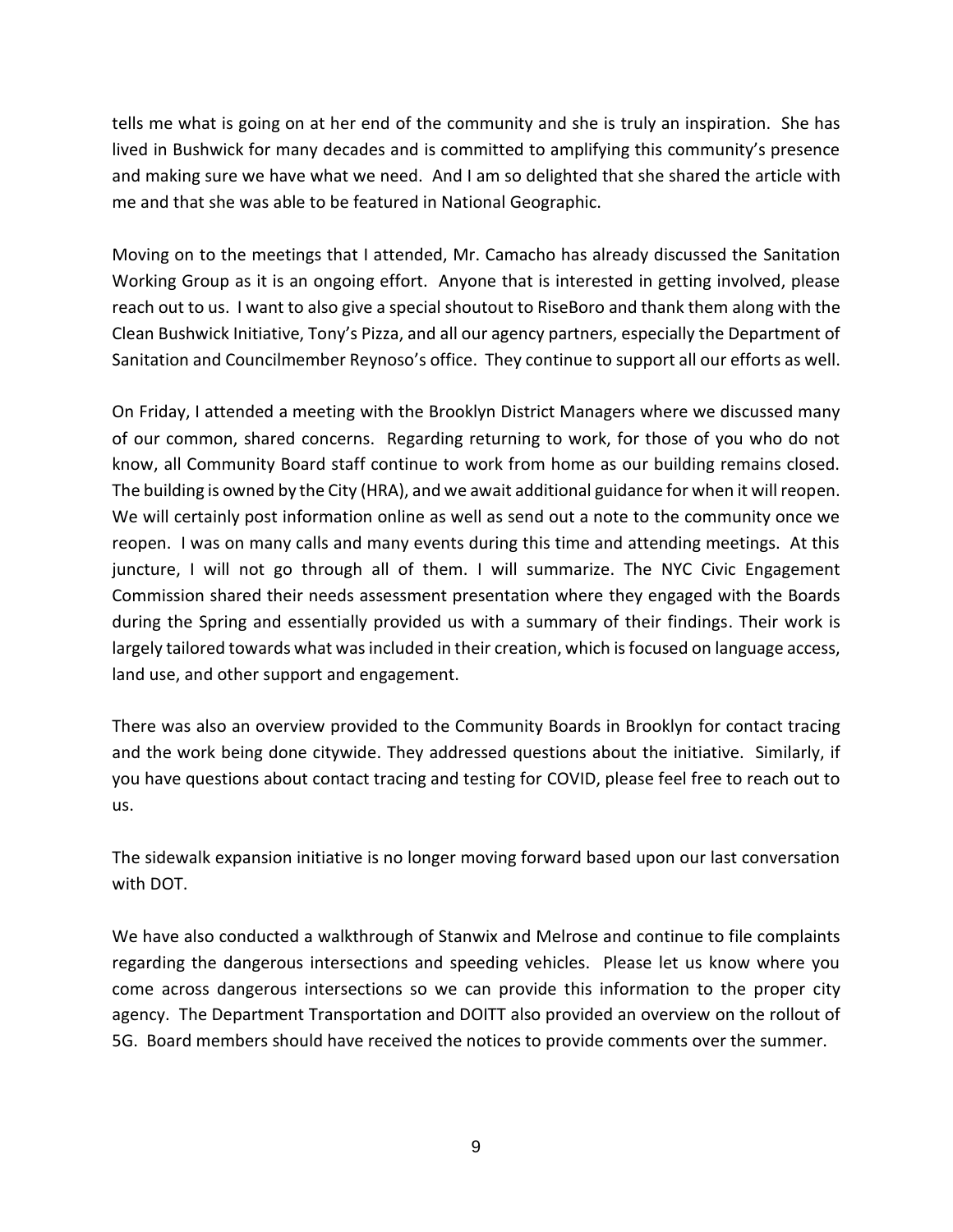Moving along, there were many calls with Con Edison and NYC Emergency Management, regarding any weather-related events. Those agencies were making sure that we had up to date information and how to better prepare the community for the hurricane related problems and for recovery. I do not believe that Bushwick was hit particularly hard by the tropical storm.

I, also, once again volunteered to be the Borough Consultation Coordinator. I will be working with all my colleagues and District Managers across Brooklyn to set up the agendas for this year's Budget Consultations, make sure that the agencies have moderators for our discussions as Mr. Camacho mentioned previously. We had our first day of consultations this Monday. It was well attended and we continue to engage the agencies on how we can prepare for the future especially in light of the pandemic and all of the challenges that are ahead of us and how the community can continue to adapt to get through these times.

I have also been invited to participate in a strategic planning process RiseBoro. The Bushwick Community Partnership sponsored by the Coalition for Hispanic Family Services are also going through a strategic planning process. I have been participating in both providing feedback on the planning process as they look toward the future and continue to adapt their services to an evolving community.

I also want to acknowledge, briefly, one of our Board members, Chris Graham, who is one of the seven board members who is temporarily off the board. We did receive the news that your mother passed, and we like to acknowledge Chris. We know you are on the call this evening, and of course, our thoughts and prayers are with you. We care about all our Board Members and thank you to all of the Board Members who sent and offered words of support.

Moving along, there were a few other calls and events. I am not trying to repeat anything that Mr. Camacho mentioned and while I am at it, each staff person assists with different committees. I assist Housing and Land Use, the Executive Board, and the District Office Committee; Sharon assists the Youth and Education Committee, Health/Human Services/Senior Citizens and Veterans Committee, Civic/Public Safety/Religious Committee. Willie Morales assists Arts, Culture and Technology, Environmental Protection/Transportation/Sanitation + Parks and Recreation and Permits and Licenses. If you have any questions related to those committees, please feel free to call and ask me or ask Willie or Sharon. Thanks to them for their continued assistance. I must add thanks to them for adapting to the virtual meetings, as well. A lot of the responsibilities are changing as we continue to navigate a new way during this time. That is the conclusion of my report.

#### 6. **Committee Reports**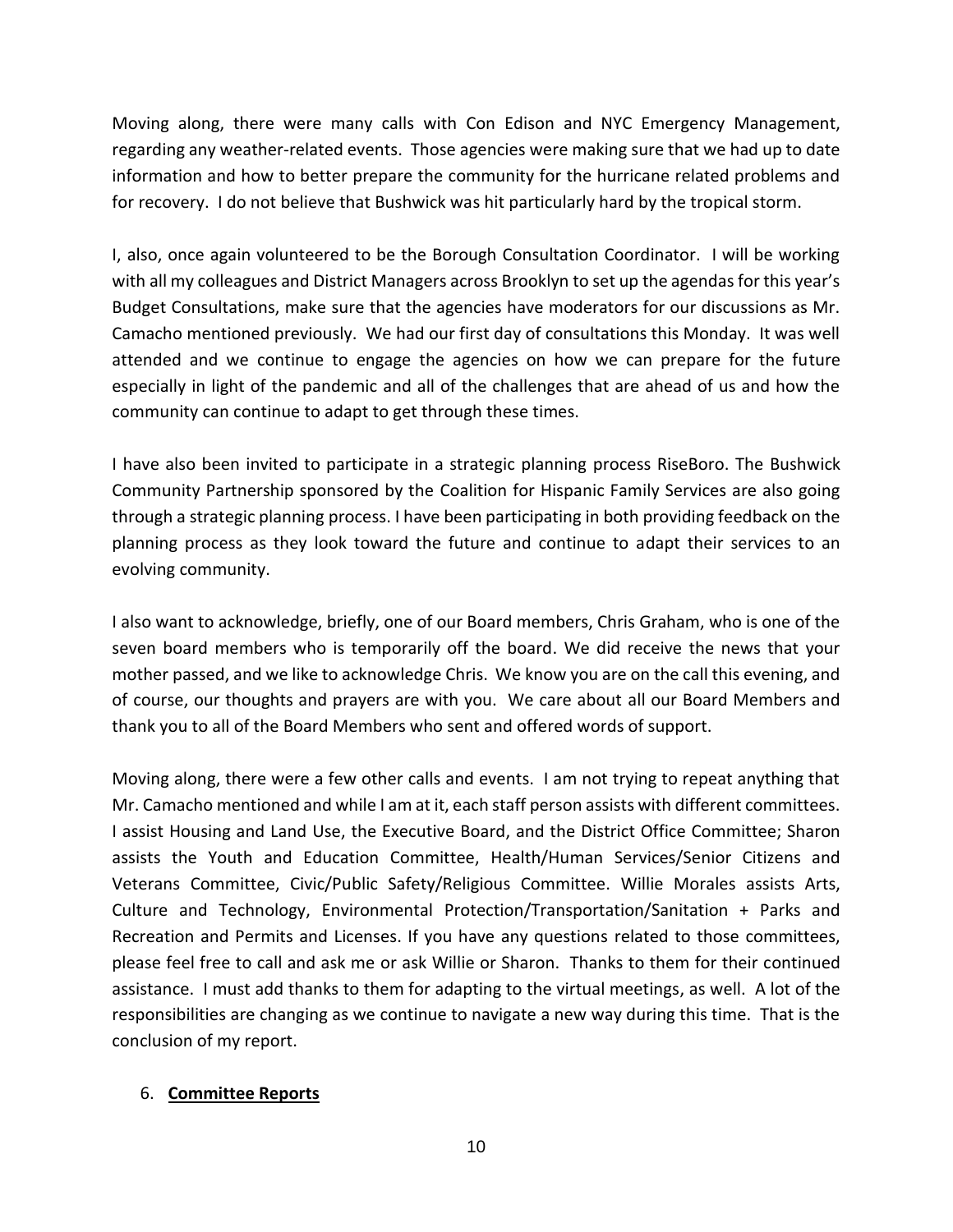## **Permits and Licenses Committee:** Melissa Carrera, Chairperson

I would like to thank the committee for meeting during the summer. I know it was not easy, so I appreciate everyone for showing up. We met on August 18th at 6:00 p.m. We had a total of 5 license applications.

I. **Taqueria Iguana, a Mexican Restaurant, located at 146 Knickerbocker Ave**. It is all in the report that I sent out. I do want to give a quick overview of the establishments and who they are, and hours of operation. So, they want to stay open until 4:00 am, which hours are quite excessive. The committee's response was negative, and we wanted to have them update their business hours to reflect our recommendations and stipulations after speaking with them.

II. **Sajhoma, which is located at 941 Broadway**, is a family-owned restaurant serving Dominican food and has been in existence before COVID-19. They were looking for additional revenue through the liquor license. They have no outdoor space. They just going to do drinks and taking out.

III**. Ven, 555 Knickerbocker Avenue** located across from Irving Square Park. It is currently an office space that will be converted to a coffee shop. Hours: Monday to Friday: 9:00 a.m. to 7:00 p.m. Saturday & Sunday 9:00 a.m. to 9:00 p.m.

IV. **Sopa de Caracol, located at 186 Knickerbocker Avenue**, a Honduran Restaurant, family owned, and they are hoping to get outdoor seating before the winter rolls around. Original hours are Monday to Sunday, 8:00 a.m. to 2:00 a.m., and we were able to work with them on the hours of operation and have them agree to a stipulation.

V. **P.K. Riders, located at 31 Wyckoff Avenue** is a Korean Restaurant with three existing locations; New Jersey, Greenpoint and now Bushwick. They have non-controversial hours: Monday to Sunday, 11:00 a.m. to 11:00 p.m.

These 5 new applications came through the committee. We did discuss old business regarding Carmelo's, which is located at 1544 DeKalb Ave., Celeste spoke with Mr. Matthew Webber, one of the Owners, as they have been having an on-going conflict with the neighbors regarding 311 calls. There is more information in the report. We have shown interest in what is actually going on here and it seems that the complaints are from one specific person who just does not like the business. So, they have been doing everything to be compliant and work with the community.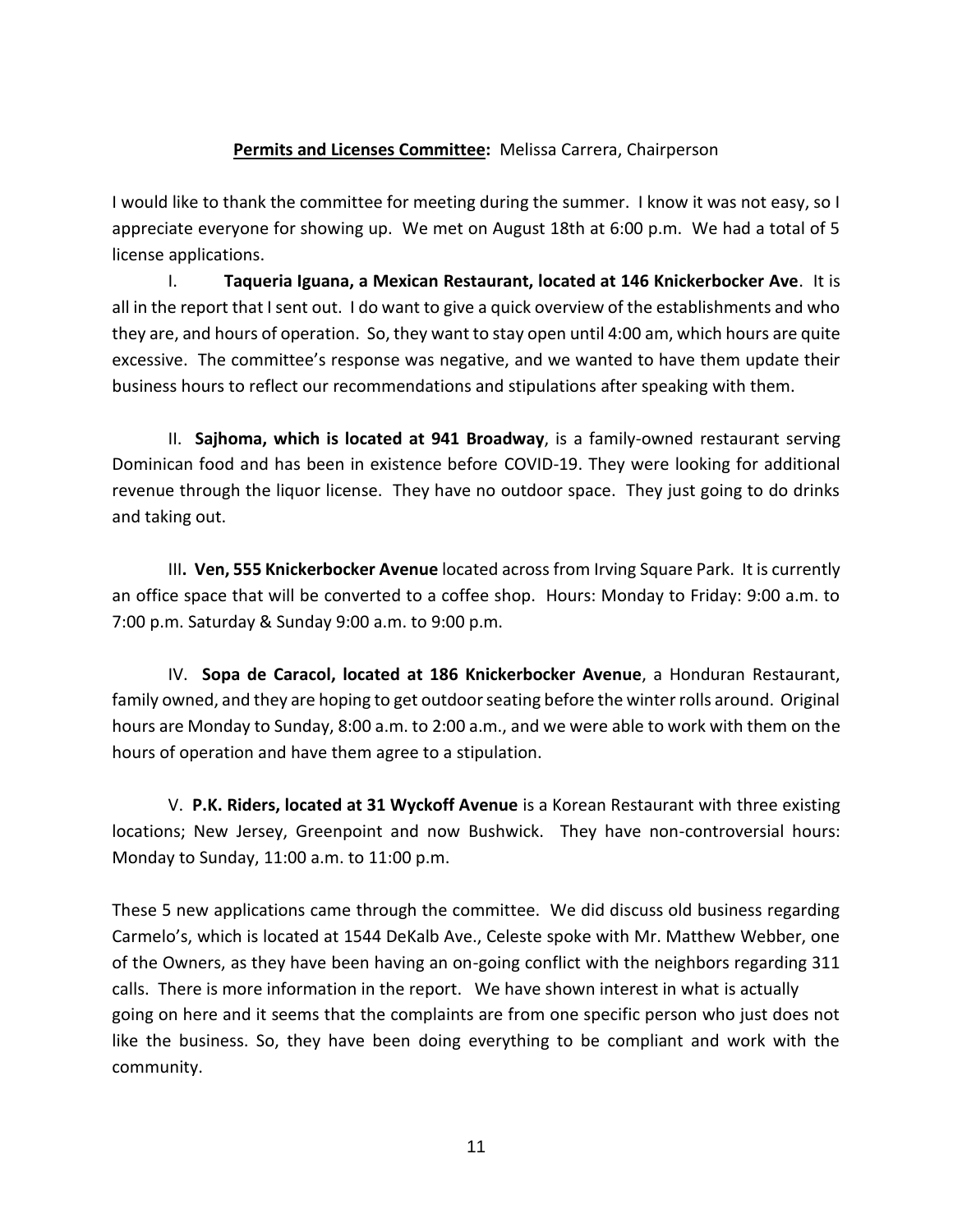Under new business we did share some updates on some new establishments that have come across the committee in the past few months. Namely, Cantina located at 140 St, Nicholas Avenue, they basically needed a formal Letter of Support from the committee. We were able to provide that over the summer. A special thank you to Celeste for helping us out with that and we are making sure that we can help our people right now and help them in the current conditions. We also spoke about the Bushwick Hall of Music located on Troutman Street, where in the SLA issued hours of operation and the applicant contested them and wants the Board to support a change. We discussed this and were only to give an update on the current hours.

Gem Bar on Broadway & Halsey is discussed here where the Bar just seemed to pop up. Ms. Jackson advises that it had hundreds of people out there. Discussion was made as to when they received a liquor license.

## **Environmental, Protection and Parks & Recreation Committees:** Raul Rubio, Chairperson

Most of the report is informational. He did not have a quorum and he is not going line by line.

(i) Mr. Rubio gave updates regarding **Revel** about the fatalities that had occurred with the Revel Scooters. There are a few key points that he wants to point out. If anyone else wants to dig deeper, we can pull out the report and go over it a later date. The people from Revel wanted to come and give updates because of Revel being shut down by the City. Currently, they have reopened again. They came to talk about some of the safety features that are put into place, which is they are trying to maintain new their standards of thinking. Anyone in the future will have to take a quiz before rental. They have to make sure they have helmets on before they ride, and they are endeavoring to make sure that the people are riding the right way. The committee asked them to bring in graphics and data because they know about the fatalities, but they did not know about the complete number of accidents. The suggestions from the committee was that they should put better signage on the scooters so that people can report when they are being misused by the riders. Phone numbers should be on the front and visible on the back of the scooter. Other suggestions include they should put cameras on the scooters. They also recommend training sessions and hands on training on how to use the scooters better.

(ii) **Stockholm St. Community Garden**: Information provided by Steven Tripari and John McGrath, our community gardeners who have the garden that is backed up by the Green Thumb Program. They are looking to take over a lot at 139 and 143 Stockholm Street, formerly used by the NYPD. They want to take it over and stop illegal dumping, make it a community space, and have community volunteers to man the garden certain hours of the day. They want it to be used for the community Green Thumb and supposedly they will help financially with materials and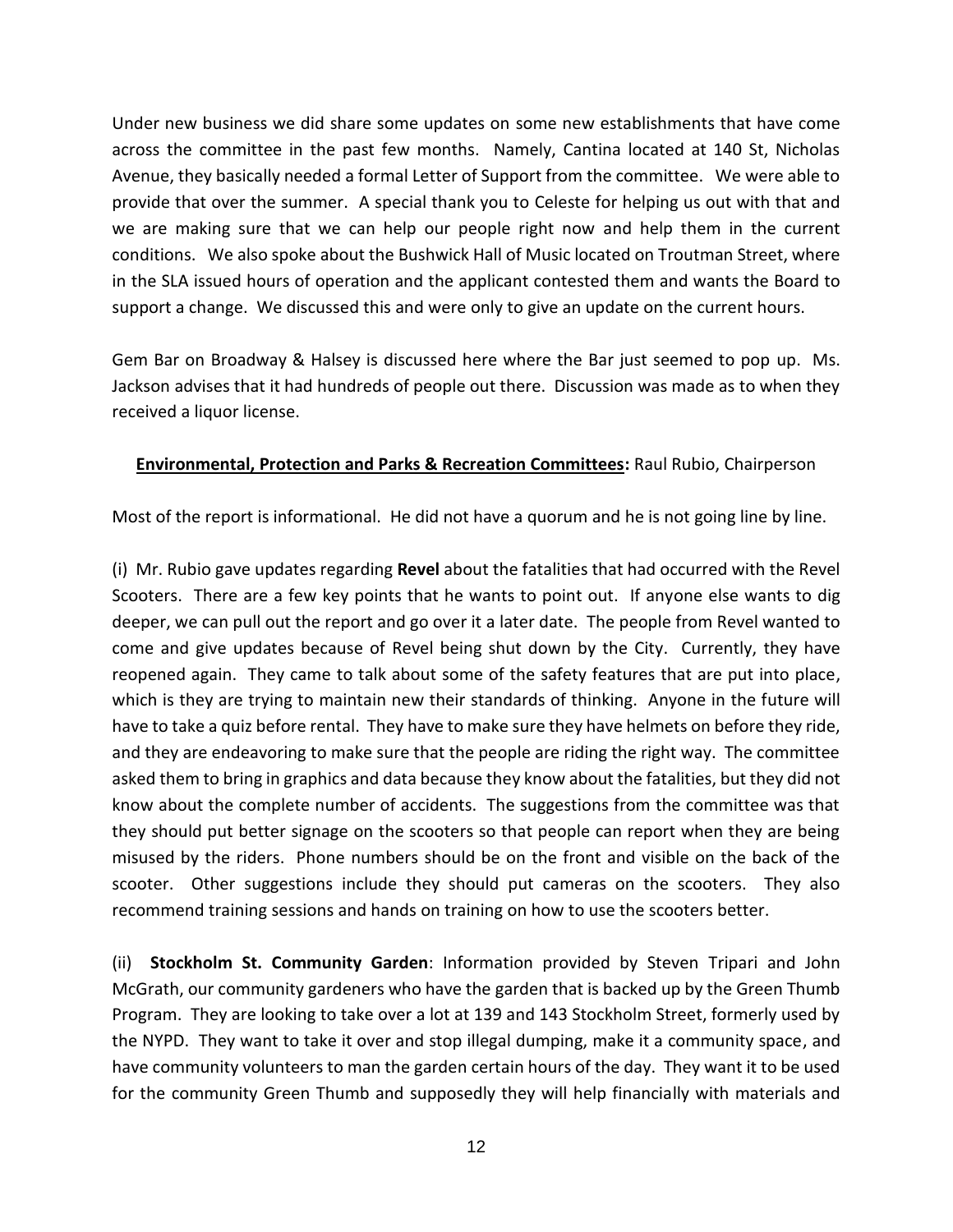other items that they need to flourish the garden lots. They came to use for a letter of recommendation.

We are going to recommend the letter. The biggest thing was that it is only going to be for 2 years because they will be signing a separate lease with the City. After the two years, it will revert to the NYPD. We do not know what plans NYPD has for it at that point. That is pretty much my report.

Mr. Rubio further advised that he has received a lot of reports about rat activity particularly around the Hope Gardens area. We recommend as well that we just need to get the rat incidents reported to 311. Mr. Camacho has been talking to RAD, which is the entity that manages Hope Gardens. Mr. Rubio continuing by stating that if Willie can track what is going on in Bushwick with the rodent problems, then we might be able to work to figure out a strategy. Ultimately, the biggest thing that does help is that if people are reporting these issues then it is something that we can keep track of. If we are keeping track of it, we can put in a case for more resources or we need to make another survey and another Rat Academy Program. That is the bulk of it and the other thing is the recommendation that we give the Stockholm Garden the Letter of Recommendation and I think they will do a really good job. It looks like a win for us and they have the support from GreenThumb, and it is a win-win situation.

Continuing regarding Sanitation: Mr. Camacho indicates that we will make inspections with Zuma and other elected officials, look at the rat burrows. The rats have the food and water and then the area becomes overrun by rodents. They said they are going to take care of it. The garbage needs to be picked up by Sanitation more expediently. The owner said he would take care of everything. Mr. Rubio report ends.

## **Housing and Land Use Committee:** Anne Guiney, Chairperson

Good evening everyone. Just a shout-out to Martha Brown who led this committee for so many years with capability knowledge and we cannot wait until the situation in the 37th District gets straightened out and then she is back and continuing to add her knowledge and experience to the HLUC.

My report is informational. On June 30th, we met at 6:00 p.m. Mr. Rubio made an introduction regarding the Bushwick Brownfield opportunity area. Mr. Rubio and Mr. Halili gave an update on this program and Raul walked us through the work they had been going. Mr. Rubio really has much more of the essence of what is going on, so, if we have any questions, we can direct them to Mr. Rubio. This was an update and there is no vote.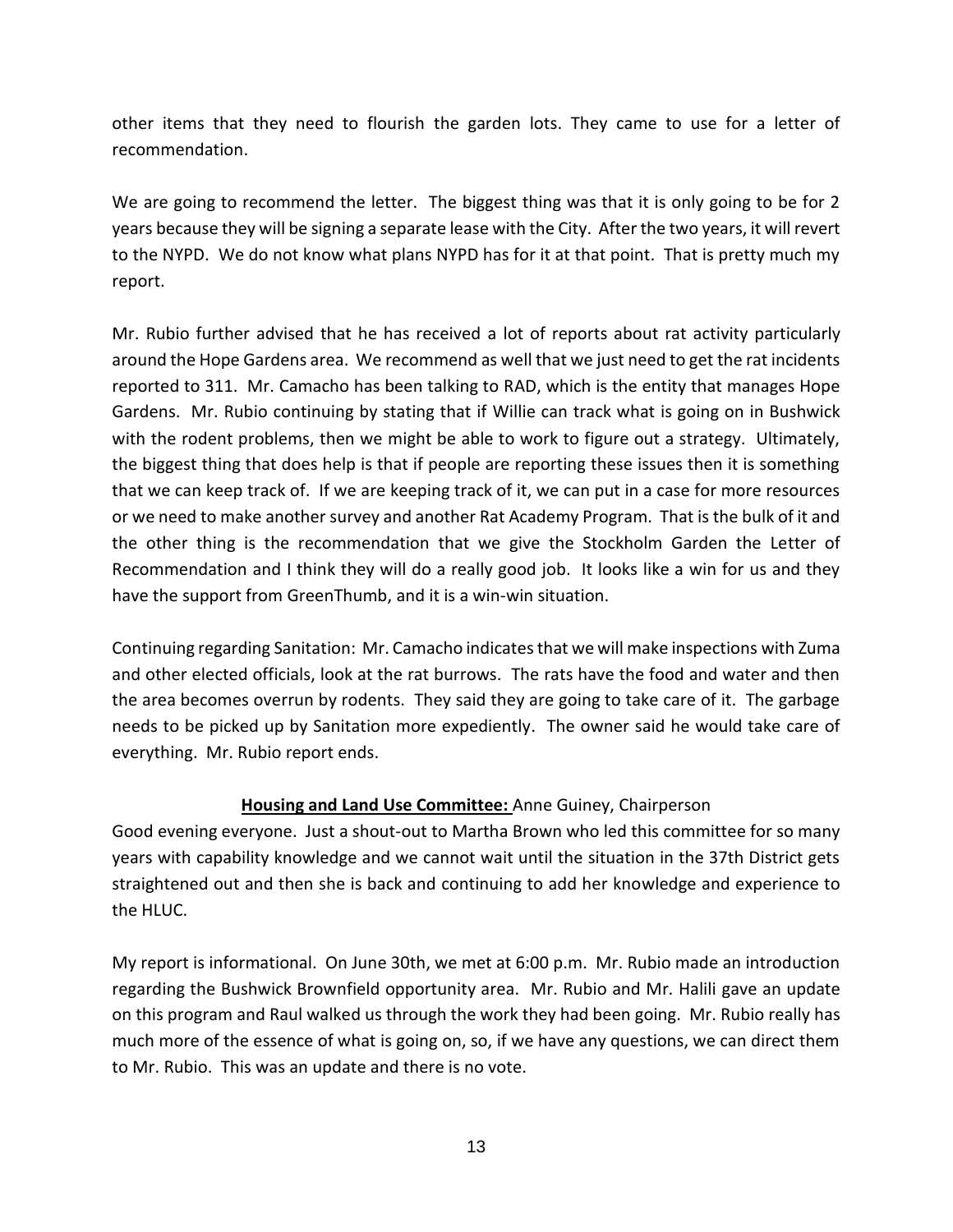The next item of business is the Church Needs Survey that Celeste gave and letting us know what is going forward with that. There is an update as to what is going on with the Pilling Street development at Pilling and Evergreen Ave. The response is that there has been little information received thus far. Further, the project for 900 Wyckoff Ave., which Mr. Camacho advised previously in his report is: we do not know what is going on as of now but we are absolutely look closely at any and all developments pertaining to these areas. There were no votes taken and this report is informational only.

# **Health—Committee Report:** Ms. Cheryl Jones, Chairperson

I would like to thank Celeste and the Committee for my Chair appointment. To briefly summarize, our meeting was Thursday, September 10, 6:00 p.m. We had a full committee. The presentation was given by Mr. Johnson, Chief Compliance Officer and CEO of NYPCC regarding an application to OASES to provide for persons with substance abuse problems in the existing facility known as 102 Pilling Street, Bushwick, Brooklyn. The committee recommended that as we did not get information and input from the community as to how this will impact us, we are tabling this matter for future discussion.

The other item we discussed is for getting information out that everyone must and should get a flu shot this season. We also recommend that you get a COVID 19 testing and we will provide all the help that is needed for the general public to get these shots.

# 7. **Recommendations:**

## **Permits and Licenses:**

- a. The Committee recommended that Iguana at 146 Knickerbocker Ave.**,** we approve the application with the proposed stipulations that the hours be changed from Monday - Thursday 11:00 am to 1:00 a.m.; Friday and Saturday: 11:00 a.m. to 1:00 a.m.,; and Sundays: 11:00 a.m. to 1:00 a.m. with no alcohol be sold until 12:00 noon on Sundays. Mr. Camacho approves; Dustin Sanborn seconded. All in favor. Approved.
- b. Second recommendation: Houma, 941 Broadway, Brooklyn, NY: We want to approve as is with the business hours Monday through Sunday, from 6:00 to 10:30 p.m. and the establishment is easily with total compliance with no selling of liquor after 12:00 on Sundays.

(The DM suggests that the Board consider that we combine all these together, so we do not have to go through each establishment one by one. We will take a motion from the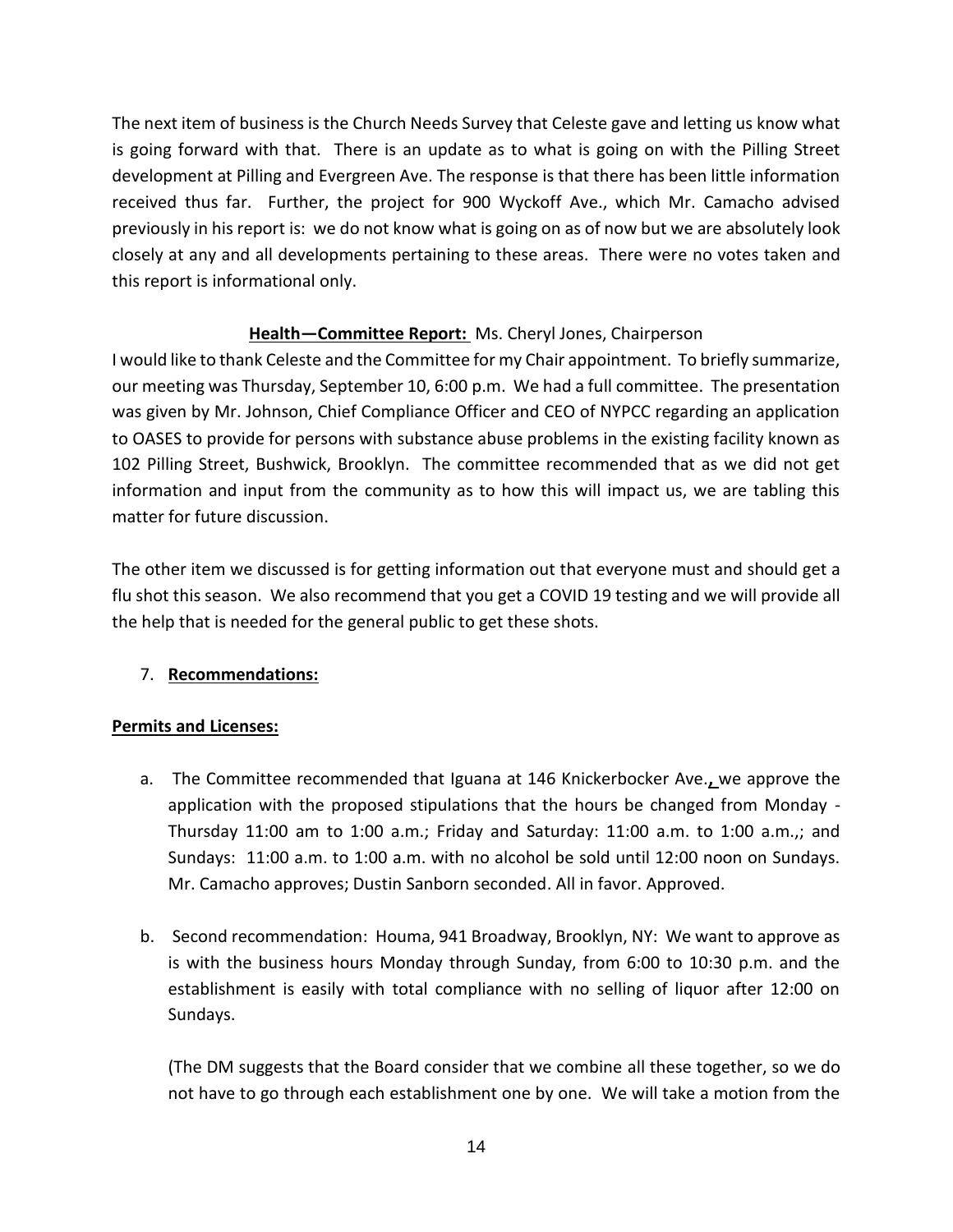Board to have all establishment put together). Is there a motion from the Board? Motion approved and Ms. Carrera can just summarize the recommendations. Mr. Sanborn motions to accept the Licensing Committee recommendations. All in Favor. Recommendations approved.

### **EPTS/PRC Recommendations**:

Mr. Rubio: Stockholm Street Garden: Is there a recommendation from the Stockholm Street Garden proposal and their request for a Letter of Support? I recommend that they are supported with the Garden. Cheryl Jones and Lisa Chan motions that approve. All are in favor, so moved.

## **Executive Board Recommendation:**

Regarding the Executive Boards recommendation for CB4 staff member, Sharon Fludd's merit increase. The DM prefaces this by saying that they did receive guidance from the City's OMB. Unfortunately, due to the City's finances, they are not moving toward merit increases at this time. However, they will be revisiting the conversation made in January 2020, where I recommended the Board consider passing this or voting this evening. I have already advised the Executive Board. I feel that the raise is deserved, and this has been a pending matter. If someone would like to make a motion based on that recommendation in the committee.

Chairperson, Mr. Camacho stated, I think we should wait until January. We do not want to create any loopholes with regard to this matter. The District Manager respectfully responds to Mr. Camacho noting this raise is deserved by Ms. Fludd, and this has been a pending matter for quite some time and the Board has been clear regarding this. So far as the City's circumstances are concerned, that does not have anything to do with Ms. Fludd. I recommend the Board make a motion to make a merit increase of 9%. The recommendation from the Executive Board was 9%. So, it would not be effective until January. There is a motion on the floor by Ms. Jackson to make the increase retroactive. There is a second to this recommendation. Ms. Polight seconded the recommendation. All members in favor say aye. Motion carried. Raise recommended at 9% retroactive.

## 8. **No Old Business**

## 9. **No New Business**

#### 10. **Announcements**